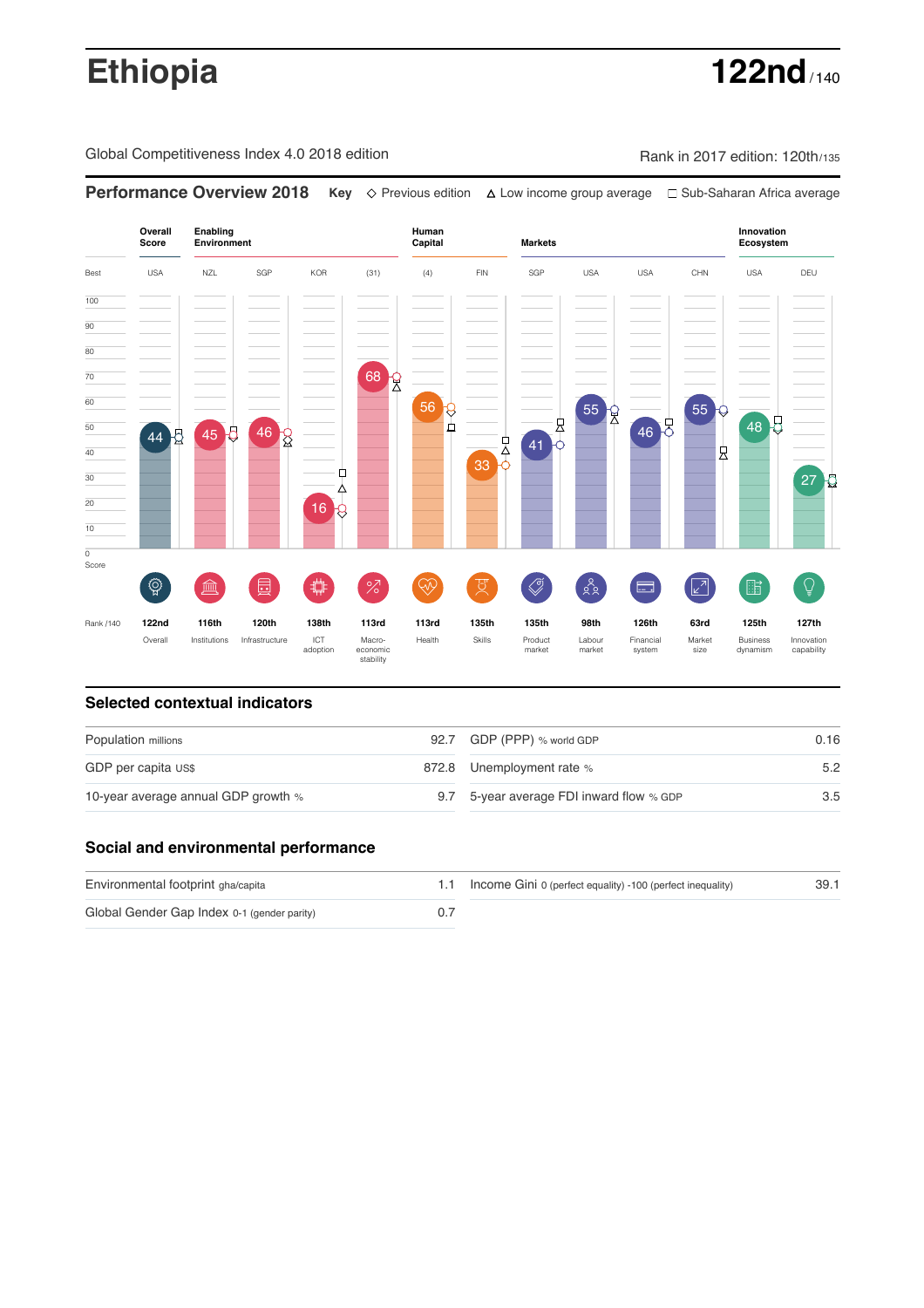# **Ethiopia 122nd**/140

| <b>Index Component</b>                                                                                  | Value          | Score *              | Rank/140  | <b>Best Performer</b>                |
|---------------------------------------------------------------------------------------------------------|----------------|----------------------|-----------|--------------------------------------|
| 皿<br>Pillar 1: Institutions 0-100 (best)                                                                |                | 44.9 ↑               | 116       | <b>New Zealand</b>                   |
| 1.01 Organized crime 1-7 (best)                                                                         | 4.5            | $58.3 =$             | 87        | Finland                              |
| 1.02 Homicide rate /100,000 pop.                                                                        | 7.6            | $76.1 =$             | 106       | Multiple (9)                         |
| 1.03 Terrorism incidence 0 (very high) -100 (no incidence)                                              | 94.9           | $94.9$ ↑             | 116       | Multiple (24)                        |
| 1.04 Reliability of police services 1-7 (best)                                                          | 4.0            | $50.2 =$             | 93        | Finland                              |
| 1.05 Social capital 0-100 (high)                                                                        | 44.4           | 44.4 $\sqrt{ }$      | 114       | Australia                            |
| 1.06 Budget transparency 0-100 (best)                                                                   | 30.8           | $30.8 =$             | 126       | Multiple (2)                         |
| 1.07 Judicial independence 1-7 (best)                                                                   | 3.7            | $44.7 =$             | 76        | Finland                              |
| 1.08 Efficiency of legal framework in challenging regulations 1-7 (best)                                | 3.4            | $40.4 =$             | 62        | Finland                              |
| 1.09 Freedom of the press 0-100 (worst)                                                                 | 50.2           | 49.8 ↑               | 123       | Norway                               |
| 1.10 Burden of government regulation 1-7 (best)                                                         | 3.8            | $46.3 =$             | 44        | Singapore                            |
| 1.11 Efficiency of legal framework in settling disputes 1-7 (best)                                      | 3.7            | $45.5 =$             | 66        | Singapore                            |
| 1.12 E-Participation Index 0-1 (best)                                                                   | 0.57           | 57.3 ↑               | 95        | Multiple (3)                         |
| 1.13 Future orientation of government 1-7 (best)                                                        | 3.7            | $44.3 =$             | 72        | Singapore                            |
| 1.14 Incidence of corruption 0-100 (best)                                                               | 35.0           | 35.0 $\uparrow$      | 91        | New Zealand                          |
| 1.15 Property rights 1-7 (best)                                                                         | 4.2            | $53.4 =$             | 77        | Finland                              |
| 1.16 Intellectual property protection 1-7 (best)                                                        | 3.8            | $46.4 =$             | 91        | Finland                              |
| 1.17 Quality of land administration 0-30 (best)                                                         | 6.0            | $20.0 =$             | 132       | Singapore                            |
| 1.18 Strength of auditing and reporting standards 1-7 (best)                                            | 3.9            | $48.4 =$             | 110       | Finland                              |
| 1.19 Conflict of interest regulation 0-10 (best)                                                        | 1.7            | $17.0 =$             | 140       | Multiple (2)                         |
| 1.20 Shareholder governance 0-10 (best)                                                                 | 4.0            | $40.0 =$             | 106       | Kazakhstan                           |
|                                                                                                         | $\overline{a}$ |                      |           |                                      |
| 圓<br>Pillar 2: Infrastructure 0-100 (best)                                                              |                | 45.5 ↑               | 120       | Singapore                            |
| 2.01 Road connectivity index 0-100 (best)                                                               | 32.0           | $32.0 =$             | 123       | <b>United States</b>                 |
| 2.02 Quality of roads 1-7 (best)                                                                        | 3.3            | $37.8 =$             | 103       | Singapore                            |
| 2.03 Railroad density km of roads/square km                                                             | 0.6            | $1.5 =$              | 98        | Multiple (20)                        |
| 2.04 Efficiency of train services 1-7 (best)                                                            | 2.9            | $30.8 =$             | 83        | Switzerland                          |
| 2.05 Airport connectivity score                                                                         | 42,696.8       | 49.6 ↑               | 69        | Multiple (8)                         |
| 2.06 Efficiency of air transport services 1-7 (best)                                                    | 4.0            | $50.2 =$             | 93        | Singapore                            |
| 2.07 Liner Shipping Connectivity Index 0-157.1 (best)                                                   | n/a            | n/a                  | n/a       | Multiple (4)                         |
| 2.08 Efficiency of seaport services 1-7 (best)                                                          | 2.8            | $29.4 =$             | 114       | Singapore                            |
| 2.09 Electrification rate % pop.                                                                        | 40.4           | 40.4 $\uparrow$      | 121       | Multiple (66)                        |
| 2.10 Electric power transmission and distribution losses % output                                       | 17.3           | 86.2 ↑               | 107       | Multiple (9)                         |
| 2.11 Exposure to unsafe drinking water % pop.                                                           | 41.1           | 60.1 $\uparrow$      | 127       | Multiple (23)                        |
| 2.12 Reliability of water supply 1-7 (best)                                                             | 3.6            | $42.7 =$             | 113       | Switzerland                          |
| ₽<br>Pillar 3: ICT adoption 0-100 (best)                                                                |                | 16.0 $\uparrow$      | 138       | Korea, Rep.                          |
| 3.01 Mobile-cellular telephone subscriptions /100 pop.                                                  | 59.7           | 49.7 ↑               | 130       | Multiple (68)                        |
| 3.02 Mobile-broadband subscriptions /100 pop.                                                           | 7.1            | n/a                  | 138       | <b>United Arab Emirates</b>          |
| 3.03 Fixed-broadband Internet subscriptions /100 pop.                                                   | 0.6            | 1.1 $\uparrow$       | 115       | Switzerland                          |
| 3.04 Fibre Internet subscriptions /100 pop.                                                             | 0.0            | n/a                  | 106       | Korea, Rep.                          |
| 3.05 Internet users % pop.                                                                              | 15.4           | 15.4 $\uparrow$      | 127       | Iceland                              |
| <sup>%</sup> Pillar 4: Macroeconomic stability 0-100 (best)                                             | $\overline{a}$ | 68.0 $\sqrt{ }$      | 113       | Multiple (31)                        |
| 4.01 Inflation annual % change                                                                          | 8.6            | 87.3 ↑               | 120       | Multiple (74)                        |
| 4.02 Debt dynamics 0-100 (best)                                                                         | 48.6           | 48.6 ↓               | 92        | Multiple (36)                        |
| ųÿ<br>Pillar 5: Health 0-100 (best)                                                                     |                | 56.0 ↑               | 113       | Multiple (4)                         |
| 5.01 Healthy life expectancy years                                                                      | 57.9           | 56.0 ↑               | 112       | Multiple (4)                         |
| 섯<br>Pillar 6: Skills 0-100 (best)                                                                      | $\overline{a}$ | $32.6 =$             | 135       | <b>Finland</b>                       |
| 6.01 Mean years of schooling Years                                                                      | 2.9            | $19.3 =$             | 132       | Finland                              |
| 6.02 Extent of staff training 1-7 (best)                                                                | 3.6            | $42.8 =$             | 101       | Switzerland                          |
| 6.03 Quality of vocational training 1-7 (best)                                                          | 3.7            | $45.4 =$             | 94        | Switzerland                          |
| 6.04 Skillset of graduates 1-7 (best)                                                                   | 3.4            | $39.9 =$             | 122       | Switzerland                          |
|                                                                                                         | 3.5            | $42.1 =$             | 112       | Sweden                               |
| 6.05 Digital skills among population 1-7 (best)                                                         |                |                      |           | <b>United States</b>                 |
| 6.06 Ease of finding skilled employees 1-7 (best)                                                       | 3.7            | $44.8 =$             | 102       |                                      |
| 6.07 School life expectancy Years                                                                       | 8.4<br>3.5     | $46.8 =$<br>$42.2 =$ | 136<br>61 | Multiple (9)<br><b>United States</b> |
| 6.08 Critical thinking in teaching 1-7 (best)<br>6.09 Pupil-to-teacher ratio in primary education Ratio | 55.1           | 0.0                  | 135       | Multiple (6)                         |
|                                                                                                         |                |                      |           |                                      |